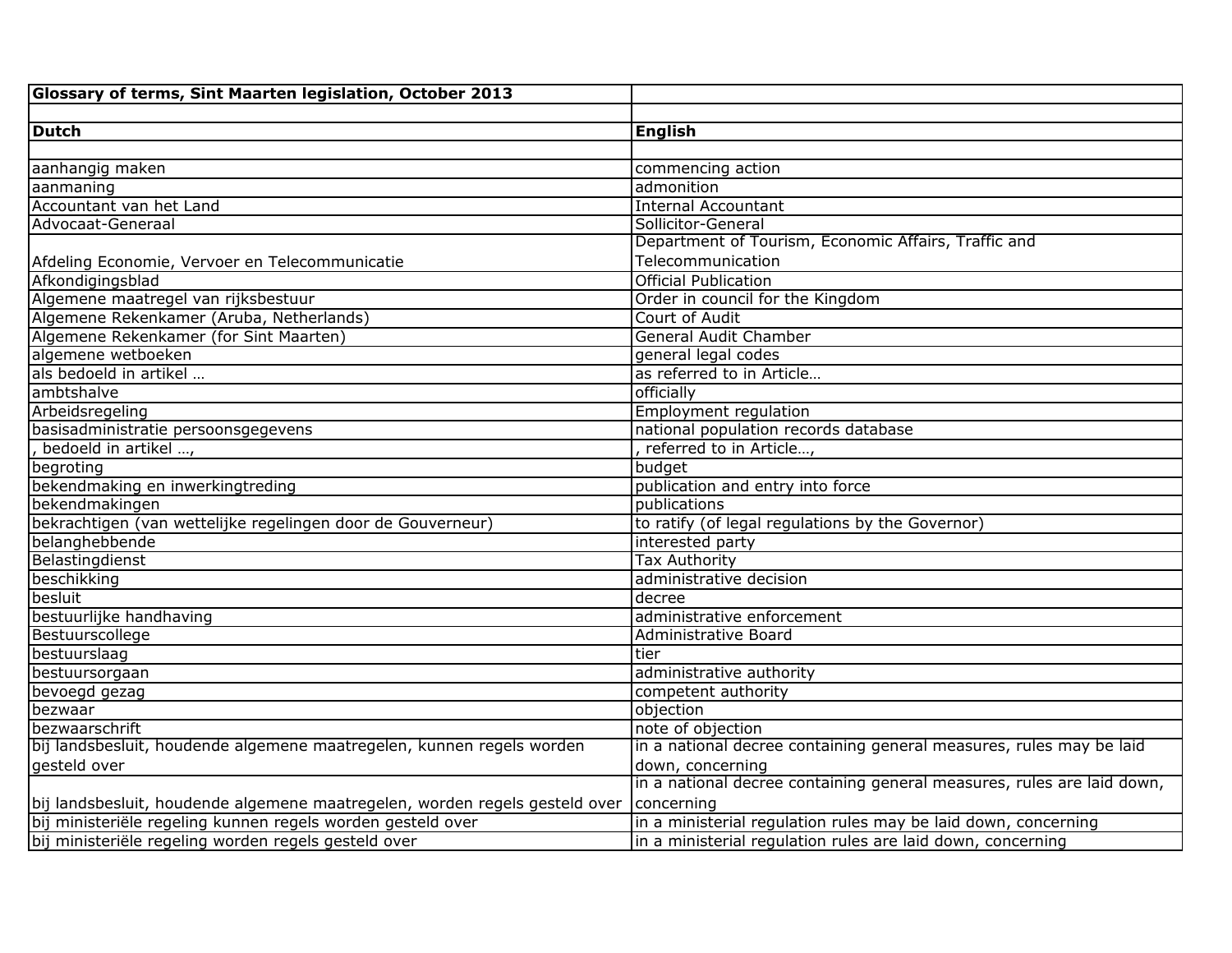| bijzonder onderwijs                                   | special education                                           |
|-------------------------------------------------------|-------------------------------------------------------------|
| Comptabiliteitlandsverordening                        | National accountability ordinance                           |
| deurwaardersexploot                                   | bailiff's writ                                              |
| deviezen                                              | foreign currency                                            |
| deviezenverkeer                                       | foreign currency transaction                                |
| Dienst                                                | Service                                                     |
| Dienst Ambulance Hulpverlening                        | Ambulance Aid Service                                       |
| Dienst Burgerzaken                                    | <b>Census Office</b>                                        |
| door tussenkomst van                                  | through the intermediary of                                 |
| dwangbevel                                            | writ of execution                                           |
| eenvormige landsverordening                           | uniform national ordinance                                  |
| Eilandenregeling Nederlandse Antillen                 | Island Regulation of the Netherlands Antilles (ERNA)        |
| executoriale titel                                    | entitlement to enforcement                                  |
| functieboek                                           | performance manual                                          |
| gemachtigde                                           | mandatory                                                   |
| Gemeenschappelijk Hof van Jusitie                     | Common Court of Justice                                     |
| Gerecht van eerste aanleg van Sint Maarten            | Court of first instance                                     |
| gevoelen van de meerderheid                           | opinion of majority                                         |
| Gevolmachtigde Minister                               | <b>Minister Plenipotentiary</b>                             |
| gezaghebber                                           | lieutanant-governor                                         |
| gijzeling wegens schulden                             | commitment in relation to debt by a judicial decision       |
| goedkeuring (van een landsverordening door de Staten) | adoption / approval (of a national ordinance by Parliament) |
| gratie                                                | pardon                                                      |
| Griffie                                               | Department of the Clerk to the Parliament                   |
| Griffier van de Staten                                | Clerk to the Parliament                                     |
| Grondwet                                              | <b>Dutch Constitution</b>                                   |
| hardheidsclausule                                     | hardship clause                                             |
| het Land Sint Maarten                                 | the country of Sint Maarten                                 |
| hoofdstuk                                             | chapter                                                     |
| Hoog College van Staat                                | <b>High Council of State</b>                                |
| in afwijking van                                      | by way of derogation                                        |
| in overeenstemming met                                | by agreement with                                           |
| in overweging genomen hebbende                        | having taken into consideration                             |
| indienen (bij Staten)                                 | introduce                                                   |
| inrichting en samenstelling                           | structure and composition                                   |
| invrijheidstelling                                    | release                                                     |
| inwerkingtreding                                      | entry into force                                            |
| jaarrekening                                          | financial statements                                        |
| Kabinet (van de Minister)                             | Cabinet (of the Minister)                                   |
| kennelijk ongegrond                                   | apparently unfounded                                        |
| Koning                                                | King                                                        |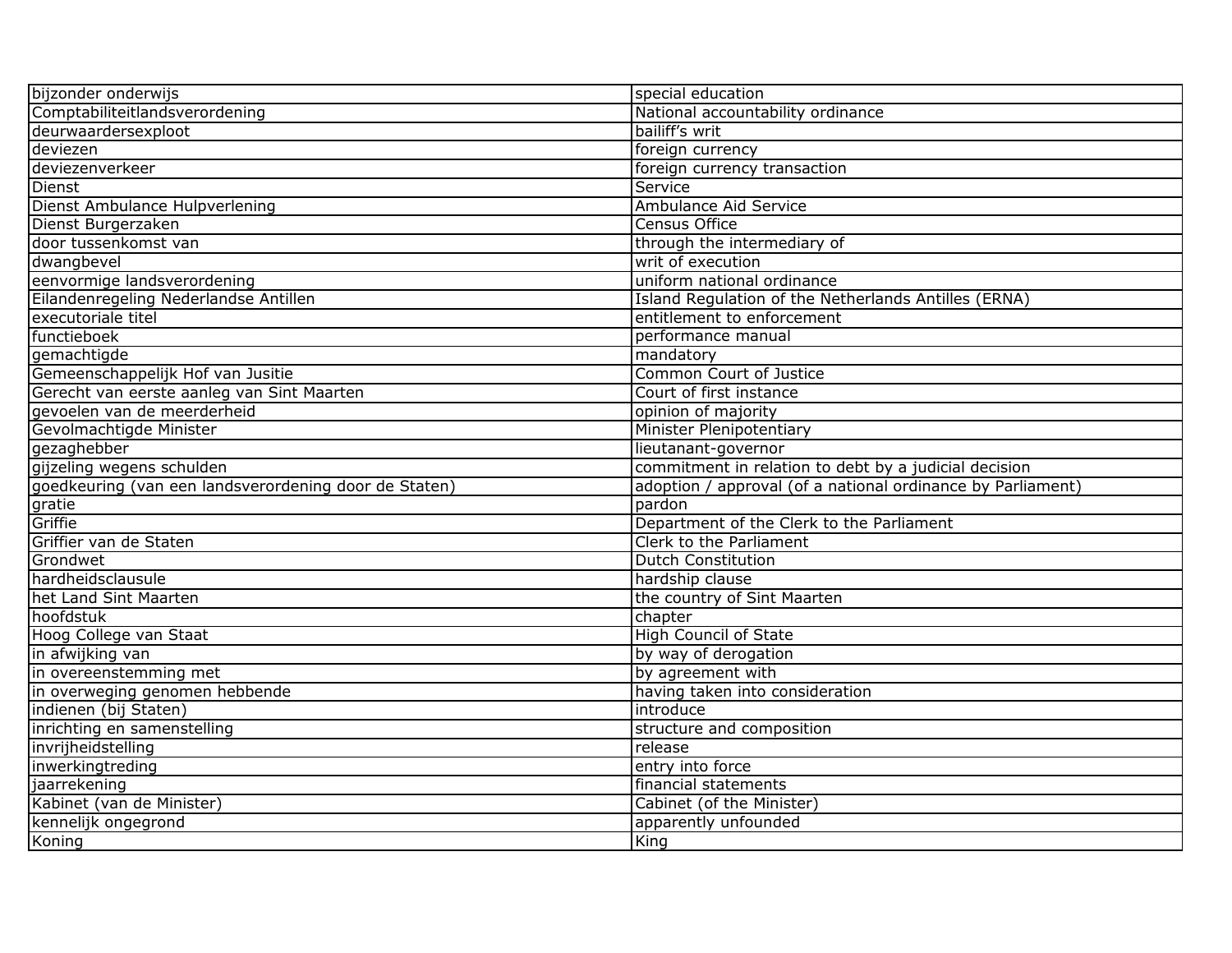| Koninklijk Besluit                                                            | <b>Royal Decree</b>                                               |
|-------------------------------------------------------------------------------|-------------------------------------------------------------------|
| korpschef                                                                     | commissioner                                                      |
| kwiteren                                                                      | ask / claim a receipt                                             |
| landsbesluit, houdende algemene maatregelen,                                  | national decree, containing general measures,                     |
| Landscourant                                                                  | <b>National Gazette</b>                                           |
| Landskas                                                                      | national treasury                                                 |
| Landsrecherche                                                                | Criminal Intelligence Service (CID)                               |
| landsverordening                                                              | national ordinance                                                |
| Landsverordening administratieve rechtspraak                                  | National ordinance administrative justice                         |
| Landsverordening Algemene Rekenkamer                                          | National ordinance General Audit Chamber                          |
| Landsverordening bescherming persoonsgegevens                                 | National ordinance personal data protection                       |
| Landsverordening Constitutioneel Hof                                          | National ordinance Constitutional Court                           |
| Landsverordening integriteitbevordering ministers                             | National ordinance promotion of the integrity of ministers        |
| Landsverordening mateieel ambtenarenrecht                                     | National ordinance substantive civil servants law                 |
| Landsverordening openbaarheid van bestuur                                     | National ordinance open government                                |
| Landsverordening parlementaire enquête                                        | National ordinance parliamentary inquiry                          |
| Landsverordening registratie en financiën politieke partijen                  | National ordinance registration and finances of political parties |
| Landsverordening Toelating en Uitzetting                                      | National ordinance Admission and Expulsion                        |
| Landsverordening Veiligheidsdienst                                            | National ordinance security service                               |
| last (zonder last)                                                            | without being bound by a mandate or instructions                  |
| last onder bestuursdwang                                                      | enforcement action                                                |
| last onder dwangsom                                                           | astreinte                                                         |
| leden van de Staten                                                           | Members of Parliament                                             |
| levensovertuiging                                                             | belief                                                            |
| lid (onderdeel artikel)                                                       | paragraph (part of an Article)                                    |
| Memorie van Toelichting                                                       | <b>Explanatory Memorandum</b>                                     |
| Merkenlandsverordening                                                        | National trademarks ordinance                                     |
| met behulp van de sterke arm                                                  | with the aid of the police                                        |
| Minister van Algemene Zaken                                                   | Minister of General Affairs                                       |
| Minister van Financiën                                                        | Minister of Finance                                               |
| Minister van Justitie                                                         | Minister of Justice                                               |
| Minister van Onderwijs, Cultuur, Jeugd en Sport                               | Minister of Education, Culture, Youth and Sport                   |
|                                                                               | Minister of Tourism, Economic Affairs, Transportation and         |
| Minister van Toerisme, Economische Zaken, Vervoer en Telecommunicatie         | Telecommunication                                                 |
| Minister van Volksgezondheid, Sociale Ontwikkeling en Arbeid                  | Minister of Health, Social Devolopment and Labour                 |
|                                                                               | Ministry of Public Housing, Spatial Development, Environment and  |
| Minister van Volkshuisvesting, Ruimtelijke Ordening, Milieu en Infrastructuur | Infrastructure                                                    |
| ministeriële regeling                                                         | ministerial regulation                                            |
| minister-president                                                            | prime minister                                                    |
| ministerraad (van Sint Maarten)                                               | Council of Ministers (of Sint Maarten)                            |
| misdrijf                                                                      | criminal offence                                                  |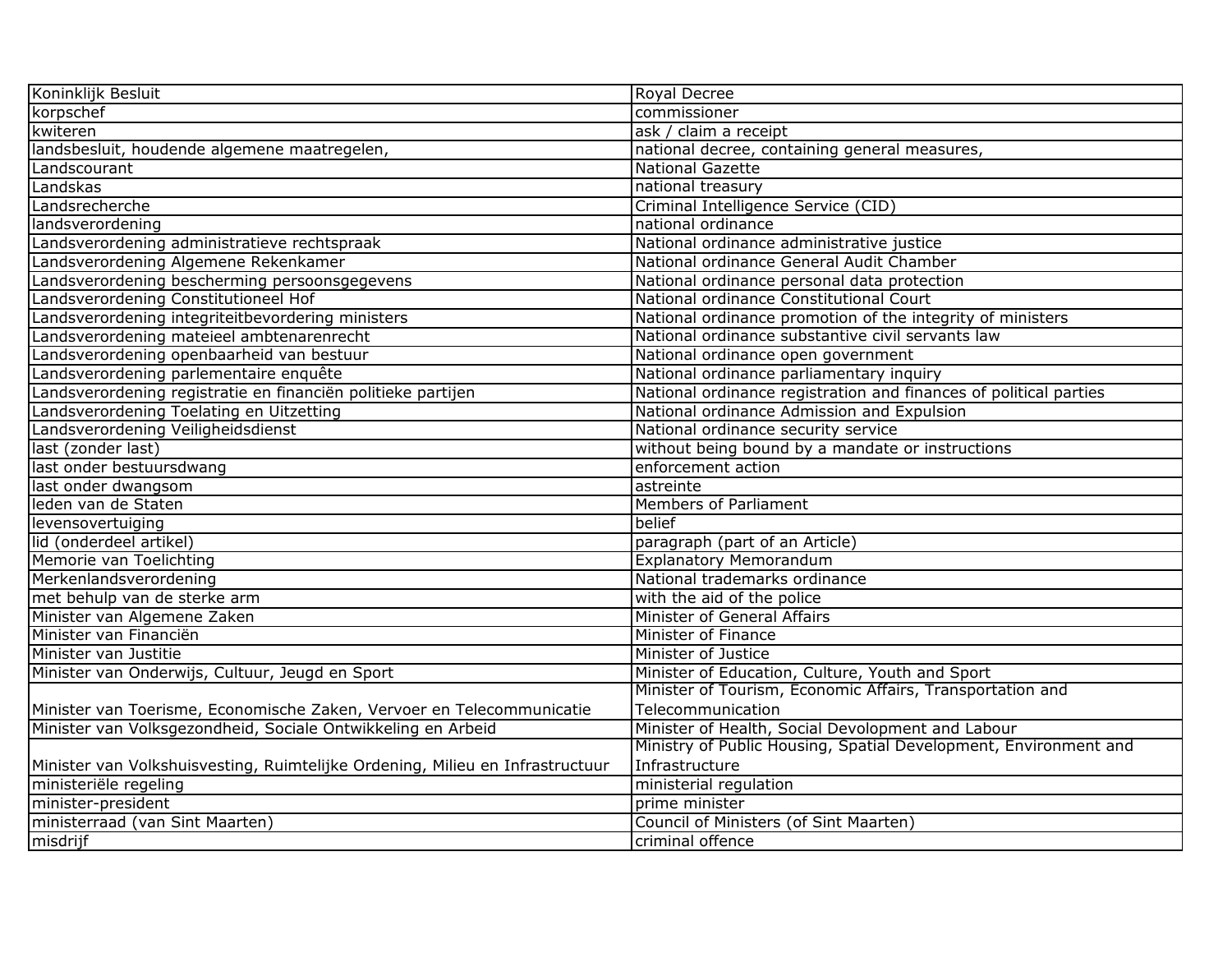| na overleg                                              | following consultation                            |
|---------------------------------------------------------|---------------------------------------------------|
| nader rapport                                           | further report                                    |
| nadere regels                                           | further rules                                     |
| NAf                                                     | <b>ANG</b>                                        |
| nietigheid                                              | nullity                                           |
| niet-ontvankelijk                                       | inadmissable                                      |
| Nota van Toelichting                                    | <b>Explanatory Memorandum</b>                     |
| officiële mededeling                                    | official notice                                   |
| onder curatele gesteld                                  | placed in receivership / placement under tutelage |
| onderlinge regeling                                     | mutual arrangement                                |
| ongegrond                                               | unfounded                                         |
| onherroepelijke rechterlijke uitspraak                  | final decision of a court                         |
| ontvangsten / inkomsten en uitgaven (begroting)         | revenues and expenditure (budget)                 |
| ontvankelijk                                            | admissable                                        |
| ontwerp (van landsverordening)                          | draft (national ordinance)                        |
| onverminderd                                            | without prejudice                                 |
| onverwijld                                              | without delay                                     |
| Openbaar Ministerie                                     | Department of Public Prosecutions                 |
| orgaan van Sint Maarten                                 | administrative body of Sint Maarten               |
| overeenkomstige toepassing                              | analagous application                             |
| overigens                                               | moreover                                          |
| paragraaf (hoofdstukonderdeel)                          | section                                           |
| Parlement                                               | Parliament                                        |
| Pensioenlandsverordening overheidsdienaren              | National ordinance civil service pensions         |
| plaatsvervangend lid                                    | deputy member                                     |
| Presidium                                               | Presidium                                         |
| procureur-generaal                                      | Attorney-General                                  |
| Raad van Advies                                         | <b>Council of Advice</b>                          |
| Raad van Bestuur                                        | <b>Board of Directors</b>                         |
| Raad van Commissarissen                                 | Supervisory Board                                 |
| Raad van Ministers                                      | <b>Ministerial Council</b>                        |
| raadgevend referendum                                   | referendum initiated by the public                |
| raadplegend referendum                                  | consultative referendum                           |
| rechter-commissaris                                     | examining judge                                   |
| rechtshandeling                                         | legal act                                         |
| rechtsorde                                              | legal order                                       |
| rechtspersoon                                           | legal entity                                      |
| rechtspositie                                           | legal status                                      |
| rechtsstaat                                             | rule of law                                       |
| Regeling Ambtenarenrechtspraak (1951)                   | Civil service procedure regulation                |
| Regeling vakantie en vrjistelling van dienst ambtenaren | Civil service holidays and leave regulation       |